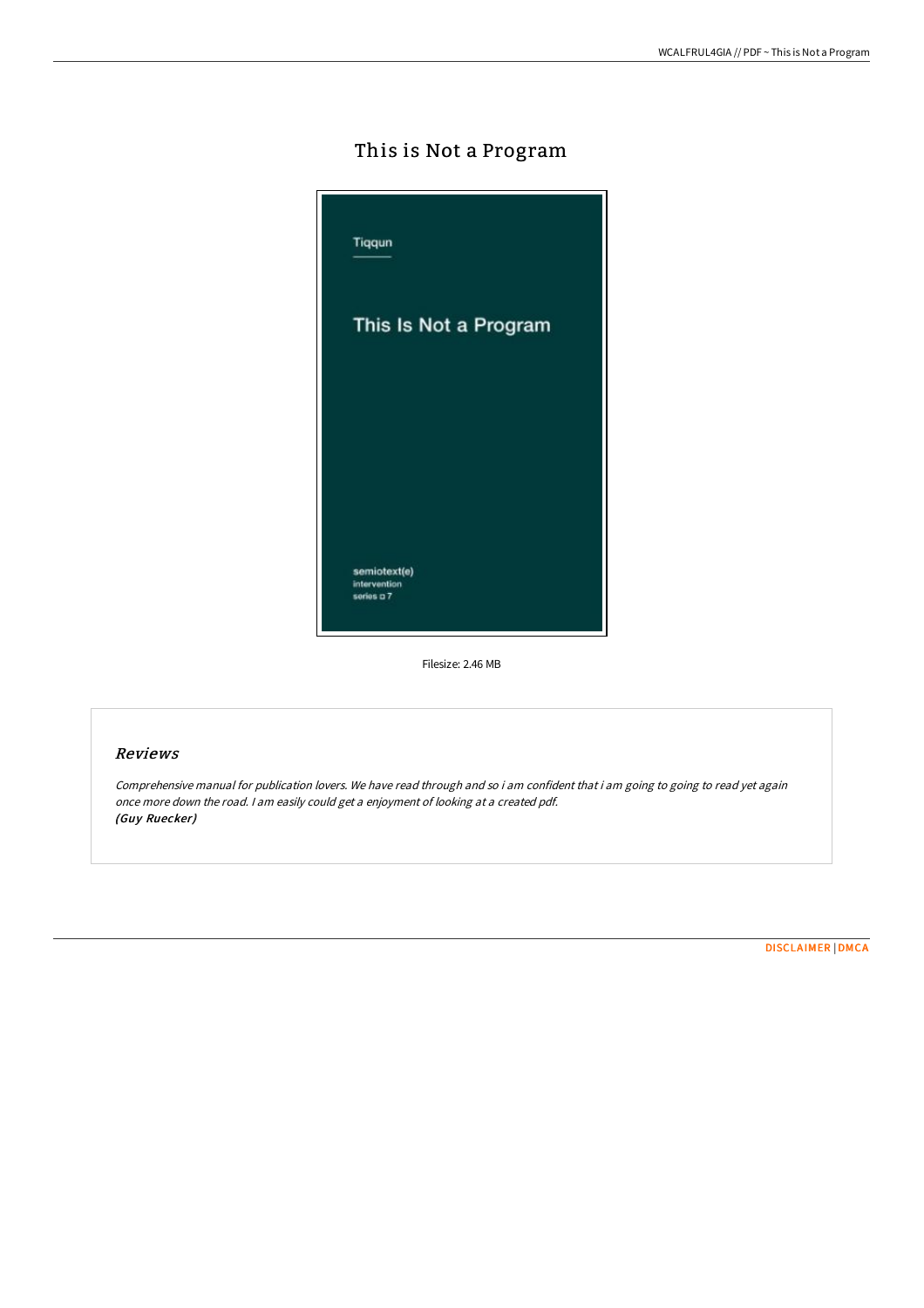## THIS IS NOT A PROGRAM



**DOWNLOAD PDF** 

Autonomedia. Paperback. Book Condition: new. BRAND NEW, This is Not a Program, Tiqqun, Joshua David Jordan, Historical conflict no longer opposes two massive molar heaps, two classes-the exploited and the exploiters, the dominant and dominated, managers and workers-between which, in each individual case, it would be possible to differentiate. The front line no longer cuts through the middle of society; it now runs through each one of us."-from This Is Not a ProgramTraditional lines of revolutionary struggle no longer hold. Rather, it is ubiquitous cybernetics, surveillance, and terror that create the illusion of difference within hegemony. Configurations of dissent and the rhetoric of revolution are merely the other face of capital, conforming identities to empty predicates, ensuring that even "thieves," "saboteurs," and "terrorists" no longer exceed the totalizing space of Empire. This Is Not a Program offers two texts, both originally published in French by Tiqqun with Introduction to Civil War in 2001. In "This Is Not a Program," Tiqqun outlines a new path for resistance and struggle in the age of Empire, one that eschews the worn-out example of France's May '68 in favor of what they consider to be the still fruitful and contemporary insurrectionary movements in Italy of the 1970s. "As a Science of Apparatuses" examines the way Empire has enforced on the subject a veritable metaphysics of isolation and pacification, "apparatuses" that include chairs, desks, computers; surveillance (security guards, cameras); disease (depression); crutch (cell phone, lover, sedative); and authority. Tiqqun's critique of the biopolitical subject and omnipresent Empire is all the more urgent as we become inured to the permanent state of exception that is the War on Terror and to other, no less intimate forms of pacification. But all is not lost. In its unrelenting production of the Same, Empire itself creates the conditions necessary...

B Read This is Not a [Program](http://albedo.media/this-is-not-a-program.html) Online B [Download](http://albedo.media/this-is-not-a-program.html) PDF This is Not a Program